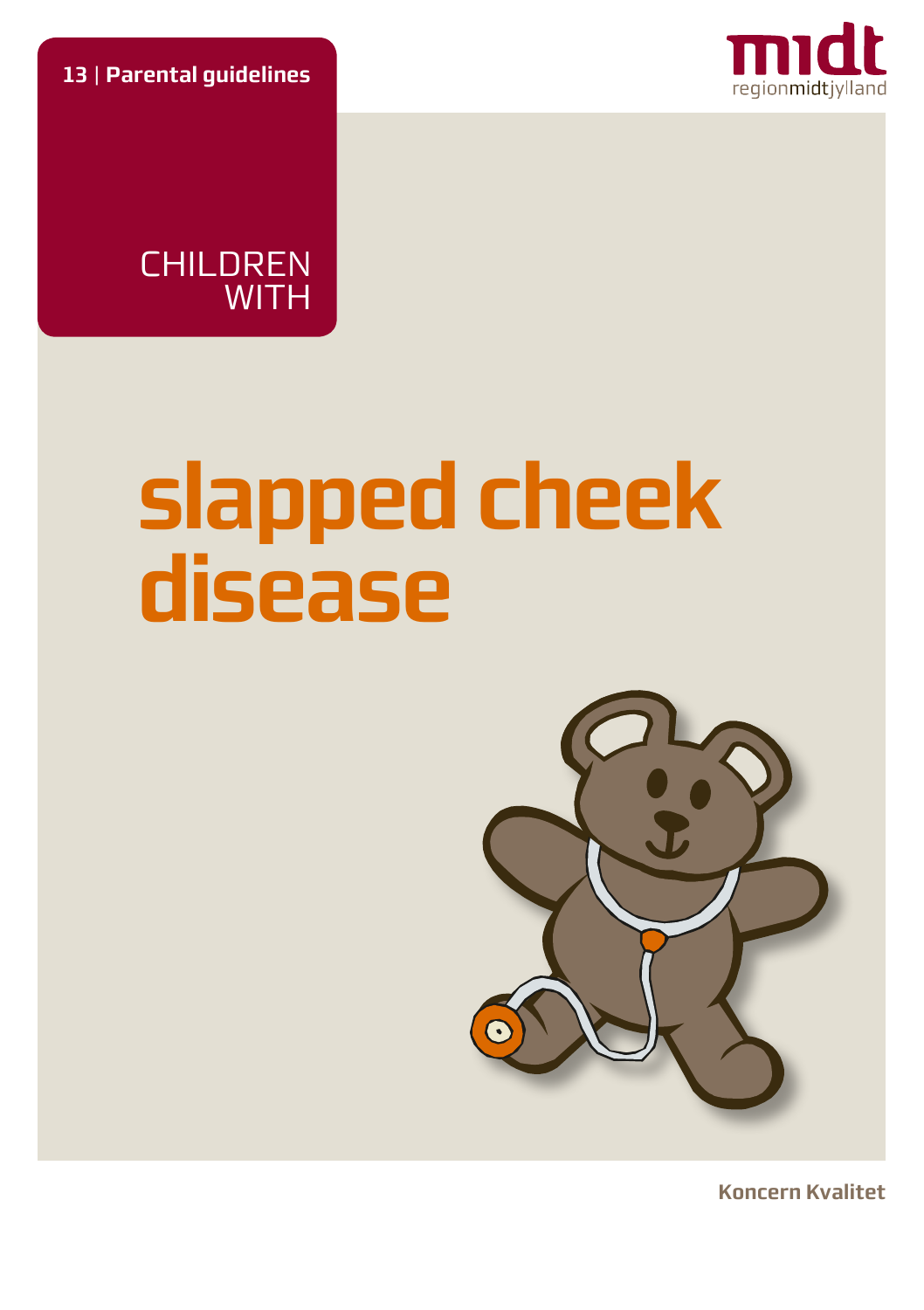# Children with **slapped cheek disease**

#### **General information:**

Slapped cheek disease is also called "the fifth childhood disease" The condition is a virus infection which first and foremost affects children aged 5-15, but everybody can catch it.

The condition is characterised by a red rash on both cheeks, hence the name. Usually , the illness is quite mild; the rash will last from a few days up to a week, after which it disappears. In the following weeks, however, the rash may return several times as a result of stress, changes in temperature (hot/cold) and physical exertion.

Slapped cheek disease is an epidemic which occurs approx. every three years and lasts from late winter to early summer. About 2/3 of all Danes have had the disease as a child and therefore have antibodies which protect them against infection. In other words, if you have had the disease once you will not get it again.

#### **How is it contracted?**

Common to all viruses is that they infect as a result of close contact. Virus is found in the child's mucus/ snot and spittle, and children are infected when they breathe in small droplets from coughing or sneezing and after being in contact with hands or toys, that are contaminated with spittle or snot.

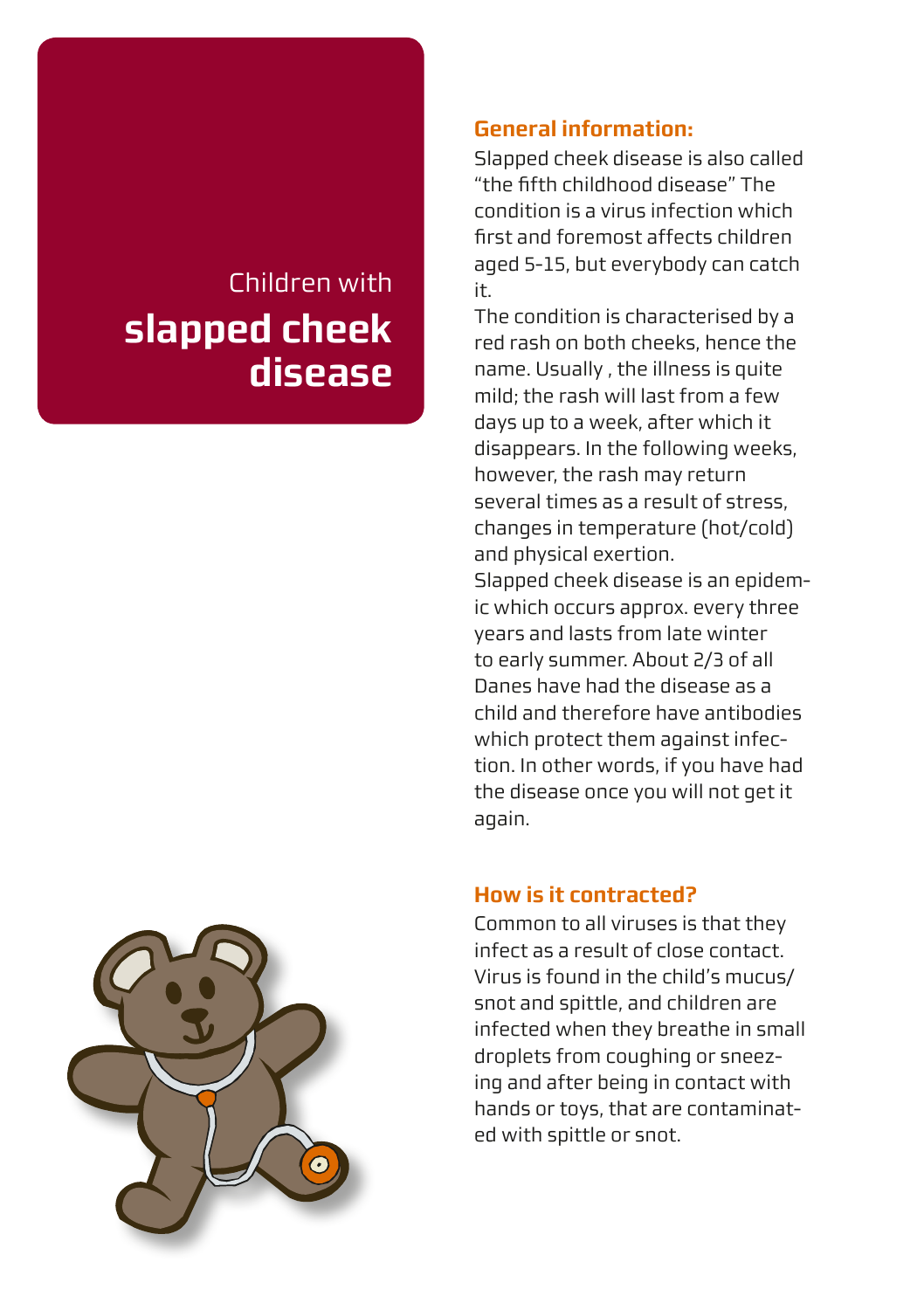# **Symptoms:**

- The rash first appears in the face as a blush and the skin on both cheeks becomes slightly swollen
- It then spreads to the outer sides of the arms and legs
- Itching
- Aching joints
- Fever is rare.

# **Good advice:**

- Cool surroundings and zinc liniment may relieve the itching. You can buy zinc liniment at the pharmacy and apply a thin layer to the skin
- You can relieve joint pains with painkillers as agreed with a doctor
- If the child runs a fever make sure it is offered something to drink often and is lightly dressed so that it can get rid of the heat.

# **When to see a doctor?**

Contact a doctor if the child:

- gets a rash which does not disappear when you press it
- makes you worry and you feel insecure.

Contact your general practitioner first because he/she knows your child better than the doctor on call. You can also get good advice and guidance from your health visitor.

# **Treatment:**

Most virus diseases cannot be treated. All you can do is to relieve the symptoms and observe the child.

# **Prevention:**

Prevention is difficult in practice because the disease is transmitted in places where many children are in close contact. In general, it is important for both adults and children to wash their hands often. This has been documented to reduce the risk of infection considerably.

If you are pregnant and do not know if you have been infected, you should consult your general practitioner.

#### **Childcare:**

Inform the childcare centre that your child has slapped cheek disease.

The child can return to childcare when the temperature is normal and the child feels well enough to play with other children.